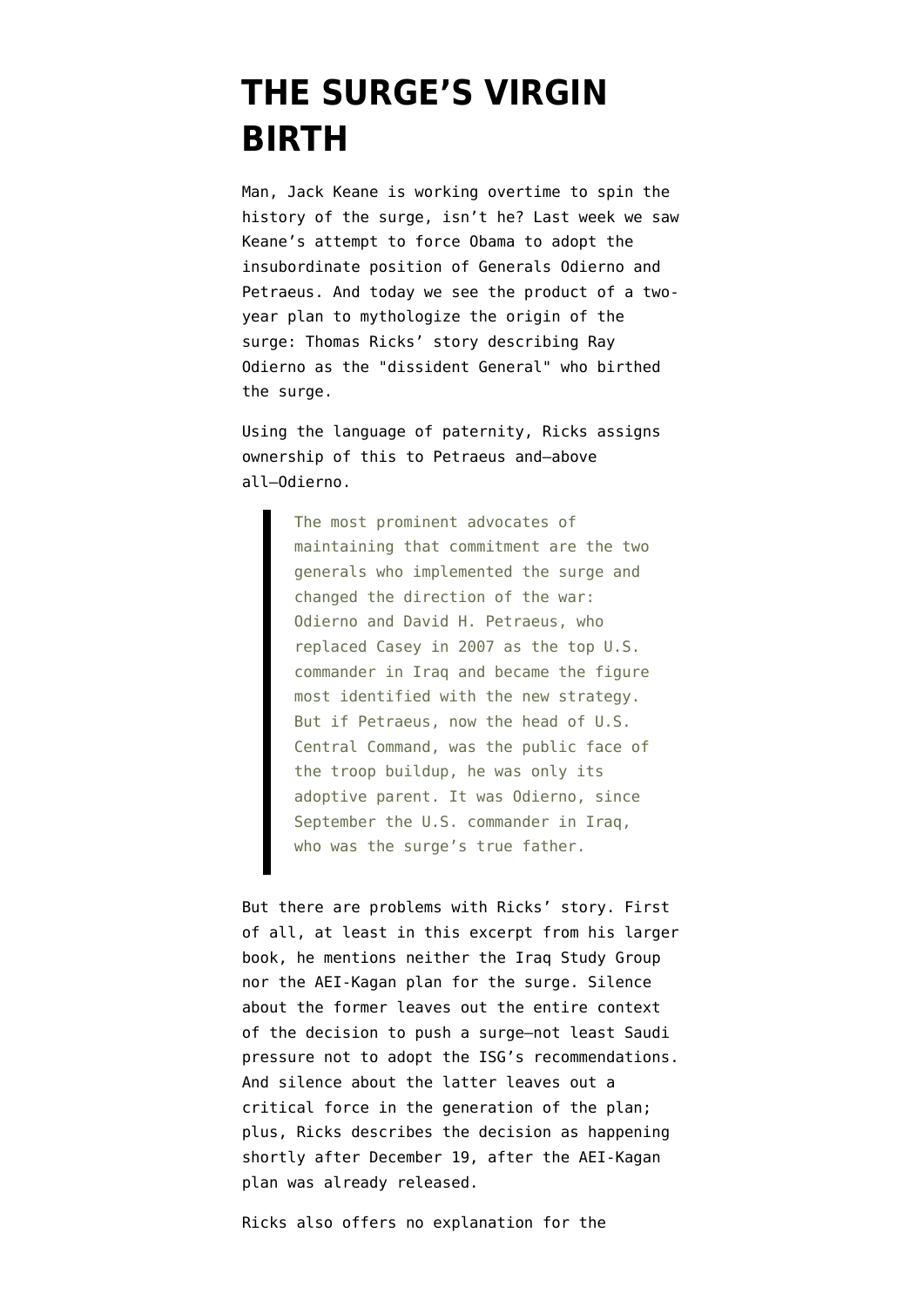critical motivating factor needed to claim Odierno was the father of the surge: how he came to reject his former strategic approach and adopt a radically different one.

> Retired Army Col. Stuart Herrington, a veteran intelligence officer, concluded that the approach that many U.S. commanders used in the early days of the Iraq war effectively made them recruiters for the insurgency, and he was especially bothered by the actions of Odierno's division. "Some divisions are conducting operations with rigorous detention criteria, while some — the 4th ID is the negative example — are sweeping up large numbers of people and dumping them at the door of Abu Ghraib," Herrington wrote in a 2003 report to Brig. Gen. Barbara Fast, the top Army intelligence officer in Iraq.

> Odierno was determined to operate differently on his second tour of duty, but he will not talk about how his transformation occurred. "I think everyone's changed," he said, brushing aside the question in one of a series of interviews in Iraq over the past two years. "We've all learned."

> But one impetus, Odierno agreed, was the severe wounding of his son in August 2004. Lt. Anthony Odierno, then in the 1st Cavalry Division, had been leading a patrol near Baghdad's airport when a rocket-propelled grenade punched through the door of his Humvee, severing his left arm.

> "It didn't affect me as a military officer, I mean that," Odierno said one evening in Baghdad much later. "It affected me as a person. I hold no grudges. My son and I talked a lot about this. He was doing what he wanted to do, and liked what he was doing."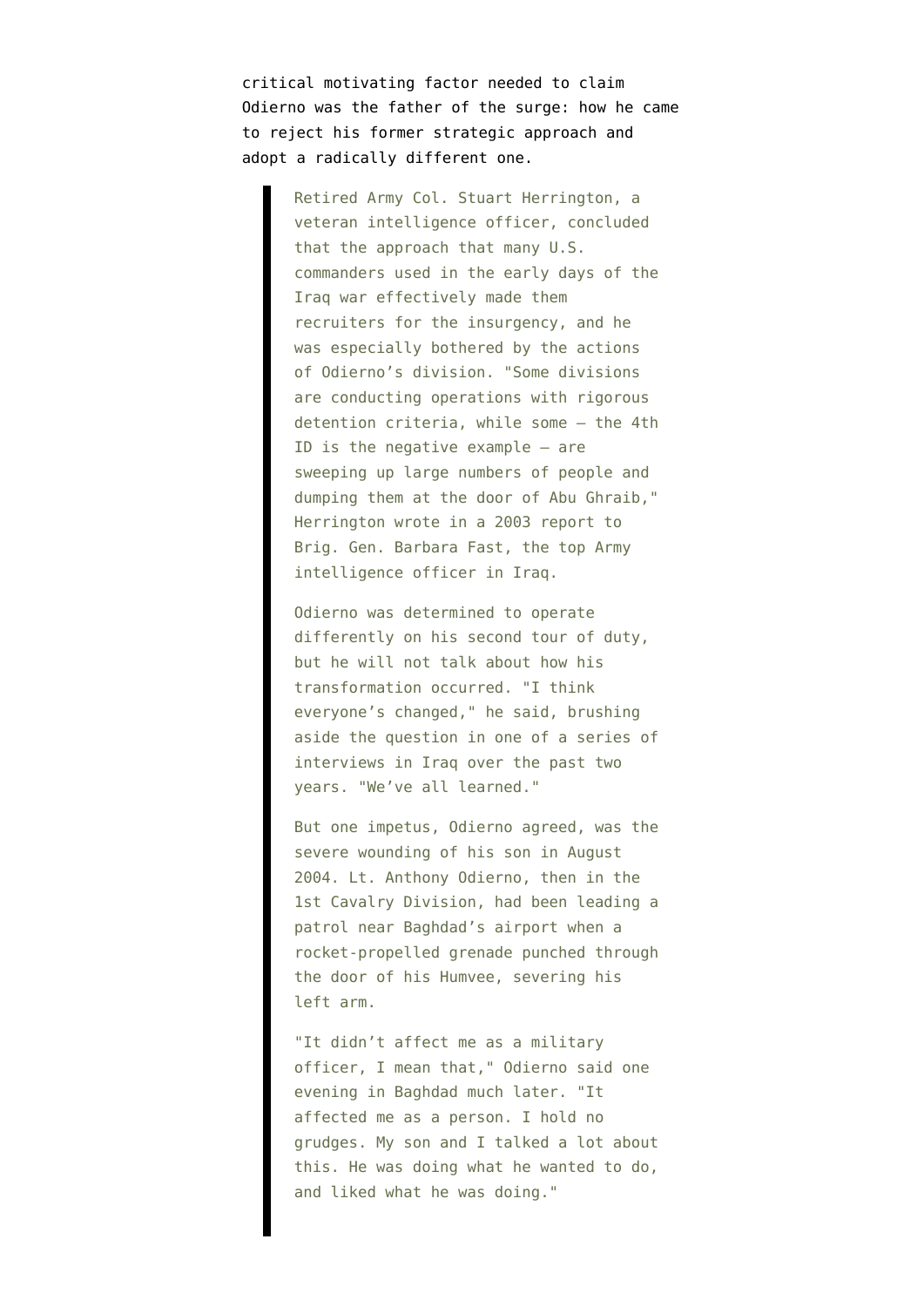But he said it did deepen his determination. "I was going to see this through — I felt an obligation to see this through. That drives me, frankly. I feel an obligation to mothers and fathers. Maybe I understand it better because it happened to me."

The most important factor in his change in thinking, however, was probably his growing belief, as he prepared to redeploy to Iraq, that the United States was heading toward defeat. [my emphasis]

Remember, we are trying to explain why Odierno went from being an overly aggressive general to one basically following Petraeus' admittedly smarter approach to counter-insurgency. Odierno refuses to explain what brought about this change of thinking! He won't say, for example, who persuaded him his earlier strategy was making insurgents, not defeating them. He simply says he learned–a virgin birth of knowledge akin to the virgin birth of the surge itself. And, to cover up for the fact that we're talking a really radical transformation of thought that he can't explain, Ricks seems to offer up reasons for Odierno to agree with. "Odierno agreed" apparently in response to Ricks' prompting, "one impetus … was the severe wounding of his son." But that doesn't explain his change of thinking, it explains only Odierno's change in determination. Likewise Odierno's change of determination as he came to believe we were losing (though Ricks doesn't even attribute that explanation to Odierno directly); that's not the same as a change in strategic philosophy.

There's another problem with the story Ricks tells. Its chronology doesn't entirely make sense and in key ways completely contradicts the narrative Woodward told in his book on the same subject. Ricks places Odierno's conception of the surge to fall 2006 (Odierno [didn't get back](http://en.wikipedia.org/wiki/Ray_Odierno) to Iraq until December 2006).

So that fall, he became the lone senior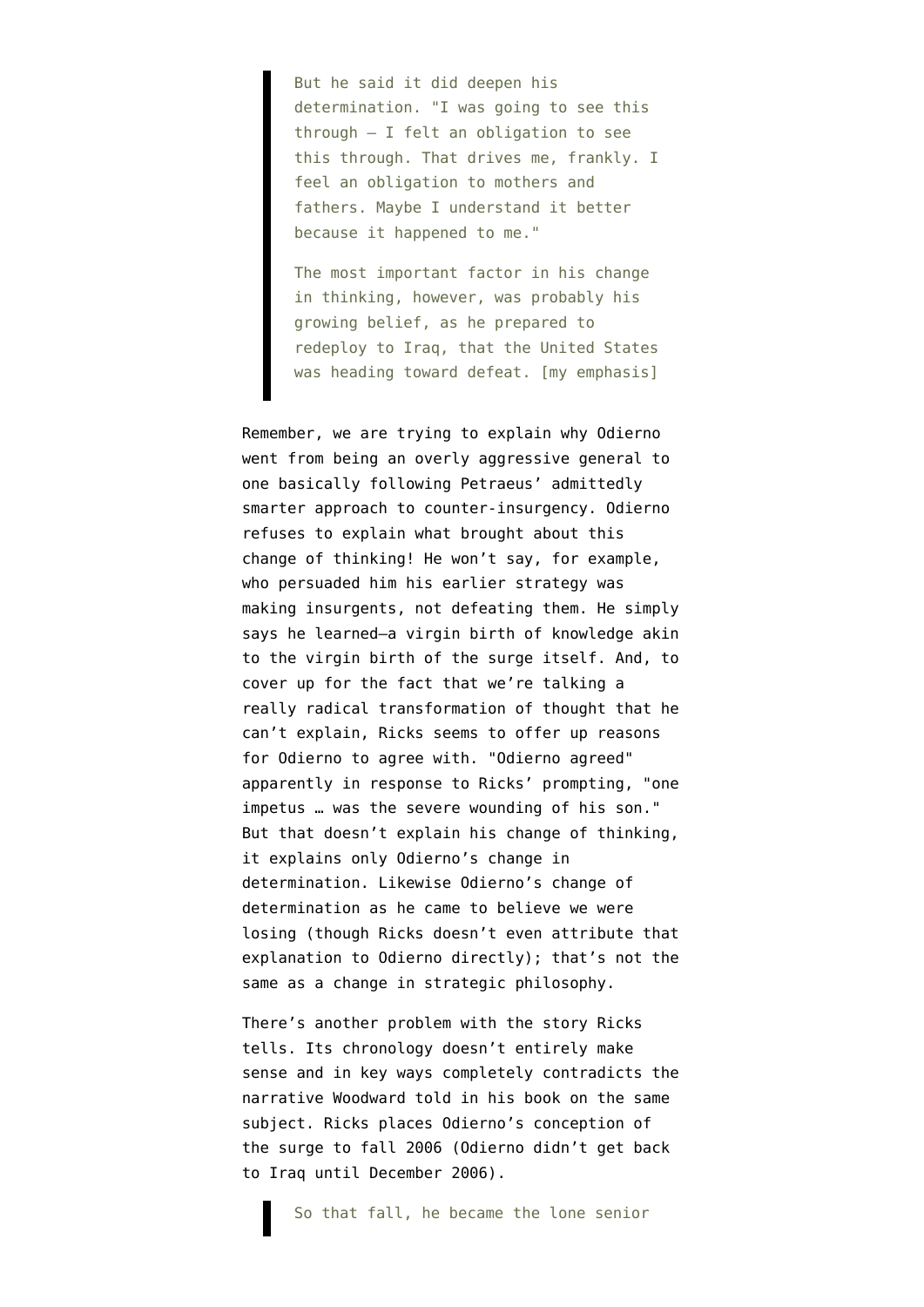officer in the active-duty military to advocate a buildup of American troops in Iraq, a strategy rejected by the full chain of command above him, including Gen. George W. Casey Jr., then the top commander in Iraq and Odierno's immediate superior.

Communicating almost daily by phone with retired Gen. Jack Keane, an influential former Army vice chief of staff and his most important ally in Washington, Odierno launched a guerrilla campaign for a change in direction in Iraq, conducting his own strategic review and bypassing his superiors to talk through Keane to White House staff members and key figures in the military. It would prove one of the most audacious moves of the Iraq war, and one that eventually reversed almost every tenet of U.S. strategy. [my emphasis]

Odierno's decision to push for a surge probably post-dates Keane's lobbying for it. Not only does Woodward describe Keane–having already discussed the issue with Newt Gingrich and written up a fully-developed plan on a yellow legal pad–presenting his concerns to Rummy on September 19. But Ricks suggests that Keane already had well-developed doubts about US strategy by the time Odierno spoke to him.

> In Washington, Keane had his own doubts about U.S. policy and was not shy about expressing them. More influential in retirement than most generals in active service, he allied himself with Odierno, advising him to ask for five new brigades. But when Odierno raised that number with Casey, his commander dismissed the notion. "He said, 'You can do it with two brigades,' " Odierno recalled. "I said, 'I don't know.' "

> Plotting with Odierno, Keane bypassed the Pentagon and called the White House,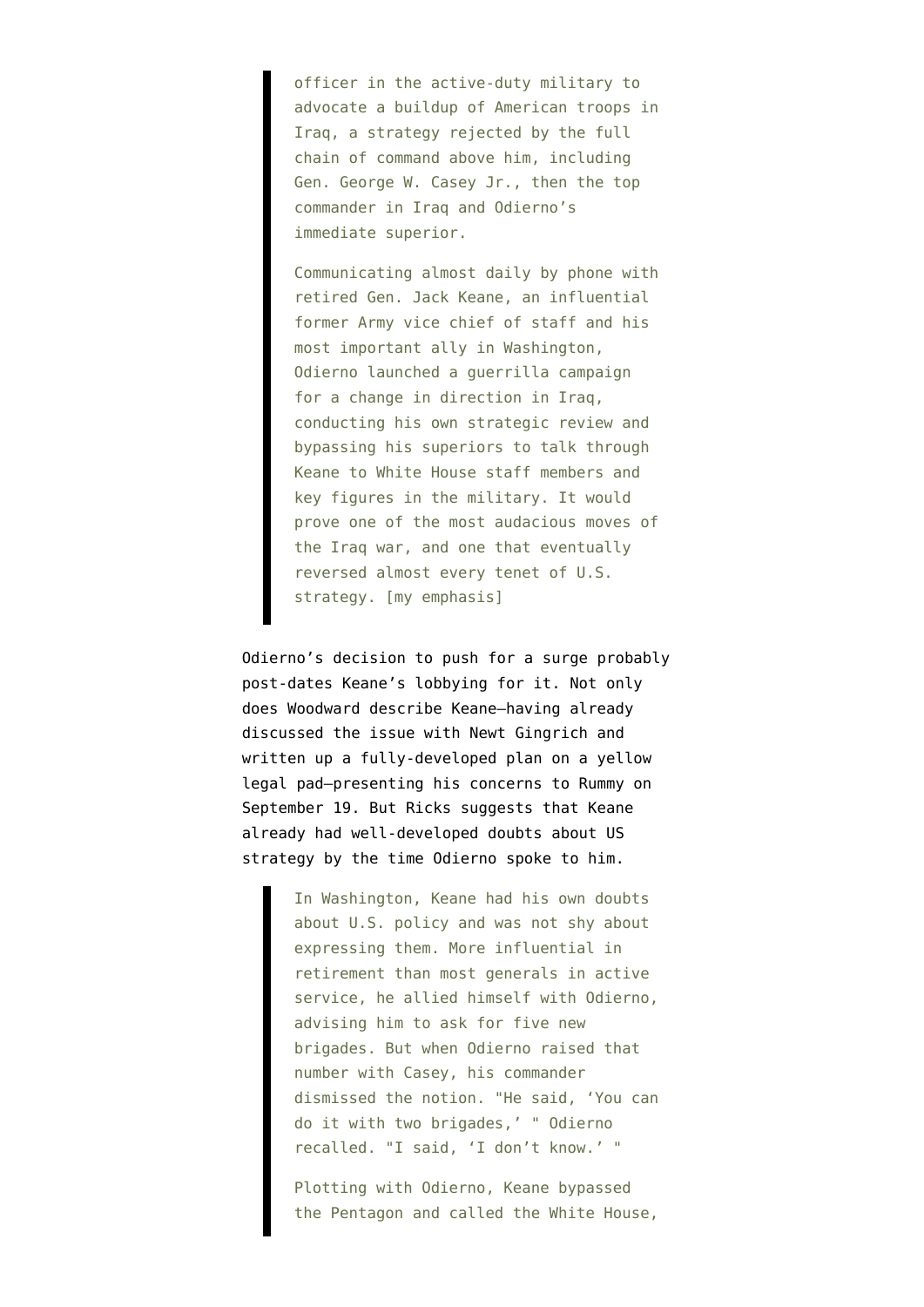which he had already been lobbying for a troop surge. "Just think about what's going to happen," he told national security adviser Stephen J. Hadley. "You are not going to be effective in bringing down the violence with only two additional brigades, therefore you will call for an additional brigade three separate times, each time because we do not have sufficient troops. The media will be all over you for failing three more times. Meanwhile, the president is going to bite this bullet; he should only bite it once. He shouldn't bite it one time and then three more times."

Throughout that fall, Keane recalled, he had "a continuous dialogue" with Odierno. "He knows he needs more troops; he knows the strategy has got to change. His problem is General Casey."

The way [Woodward tells it is](http://firedoglake.com/2008/09/23/fdl-book-salon-welcomes-bob-woodward-author-of-the-war-within/), Bush–and Stephen Hadley–were thinking of a surge before Odierno suggested it. They "had already concluded that a surge was the way to go" at least by October 2006 (my emphasis) at a time when Ricks describes Odierno–a "dissident General" who just happens to espouse the policy his Commander-in-Chief has already decided upon–was still lobbying for the decision. Rather than Odierno's (and the every-present Keane's) lobbying, it just took months of work from Hadley to bring everyone around to Bush's thinking.

> Hadley was more satisfied. He had figured out where the president wanted to go and had brought everyone around to that view. Bush had not adopted the stepping back suggested by Rice and her colleagues. He had rejected the pessimism of the CIA and various versions of a drawdown favored by Rumsfeld, Casey, the chiefs, the Iraq Study Group and most Democrats. Forcing consensus was an art form, Hadley believed, and he had worked it.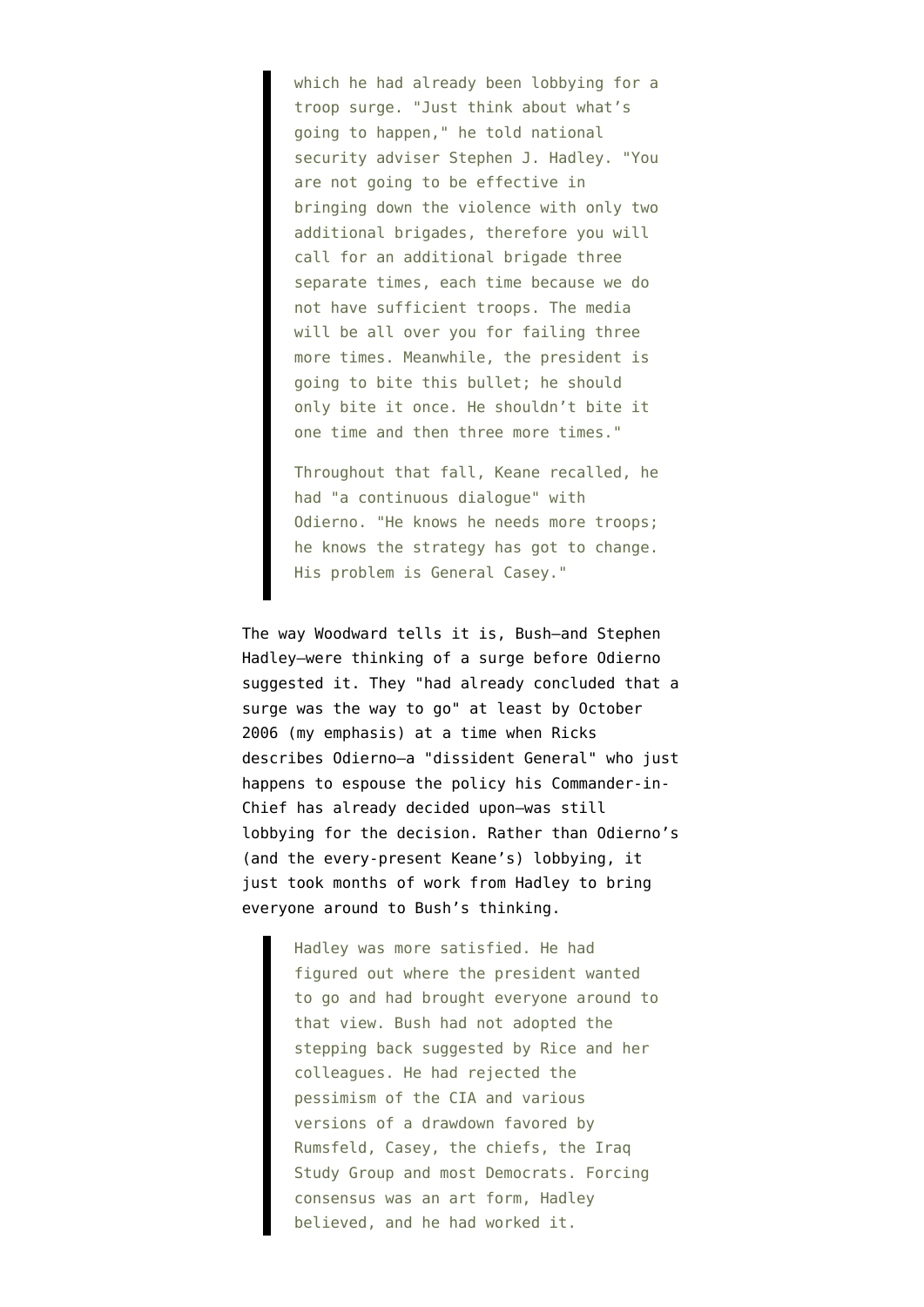A more clear contradiction, Woodward describes Bush decided in favor of a surge by mid-December, certainly before Ricks describes Gates deciding it sometime after December 19.

> According to Hadley, that moment [when Bush decided in favor of a surge] had come when the president called him in mid-December 2006 and said, "I'm getting comfortable with my decision, but I don't want to give a speech yet.

So Woodward places a preference for a surge to before Odierno was lobbying for it, a decision on it for the same time his lobbying hit high gear (and still before he went back to Iraq), and a final decision before Ricks describes a final decision.

The contradiction between Woodward's account and Ricks' account is one Ricks acknowledges.

> In a recent interview, Odierno expressed surprise that a book by The Washington Post's Bob Woodward, published just as Odierno took command in Iraq, credited White House aides and others in Washington with developing the surge. From Odierno's perspective — and that of many other senior officers in Iraq — the new strategy had been more or less conceived and executed by himself in Baghdad, with some crucial coaching from Keane in Washington.

> "We thought we needed it, and we asked for it and we got it," he said, referring to the strategy. "You know, General Petraeus and I think . . . I did it here, [and] he picked it up. That's how we see it. And so it's very interesting when people back there see it very differently."

> Of course, Odierno said, ultimately Bush had to make the policy decision, and some White House aides encouraged that step. But, he continued, "they had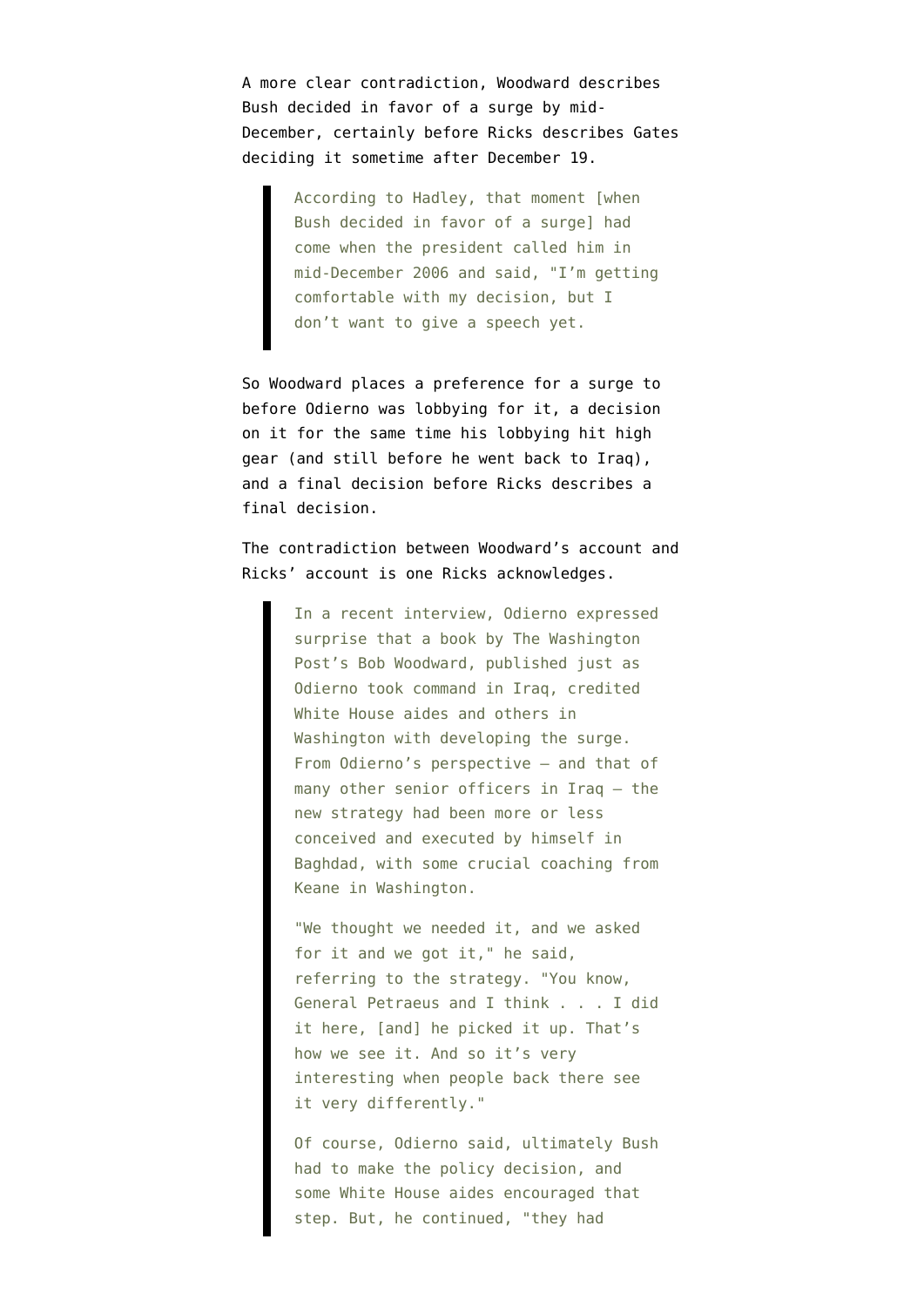nothing to do with developing" the way it was done. "Where to go, what [the soldiers] would do. I mean, I *know* I made all those decisions."

Of course, deciding where to go and what soldiers would do (decisions which Woodward describes Keane as having in hand on September 19) is different from deciding that a surge is the way to go.

Mind you, I don't think Woodward's story is accurate either; as I've [pointed out](http://firedoglake.com/2008/09/23/fdl-book-salon-welcomes-bob-woodward-author-of-the-war-within/) Woodward presents the utterly implausible claim that Cheney was not involved in any of these discussions until December 2006, even at a time we know the Saudis were kicking his ass to push a certain policy, and in an Administration where Cheney always, in unseen fashion, directed the overall strategy. And since Woodward's description of Hadley's and Bush's thinking relies on an interview that post-dates the surge, I think it likely that they were owning a policy that looked reasonably successful after the fact. So I don't think Woodward's story is any more believable than Ricks' story. Rather, I think both are propaganda pieces designed to hide the true mother of the surge strategy–the story that explains how Keane turned into the champion for this strategy.

And as propaganda, Ricks' story bears an important structural similarity to Woodward's work: his willingness to report "news" as history at such a time when a new narrative is needed.

> This account of the military's internal struggle over the direction of the Iraq war is based on dozens of interviews with Odierno, Petraeus and other U.S. officials conducted in 2007 and 2008. In many cases, the interviews were embargoed for use until 2009.

Which ones, Ricks? Which ones were embargoed